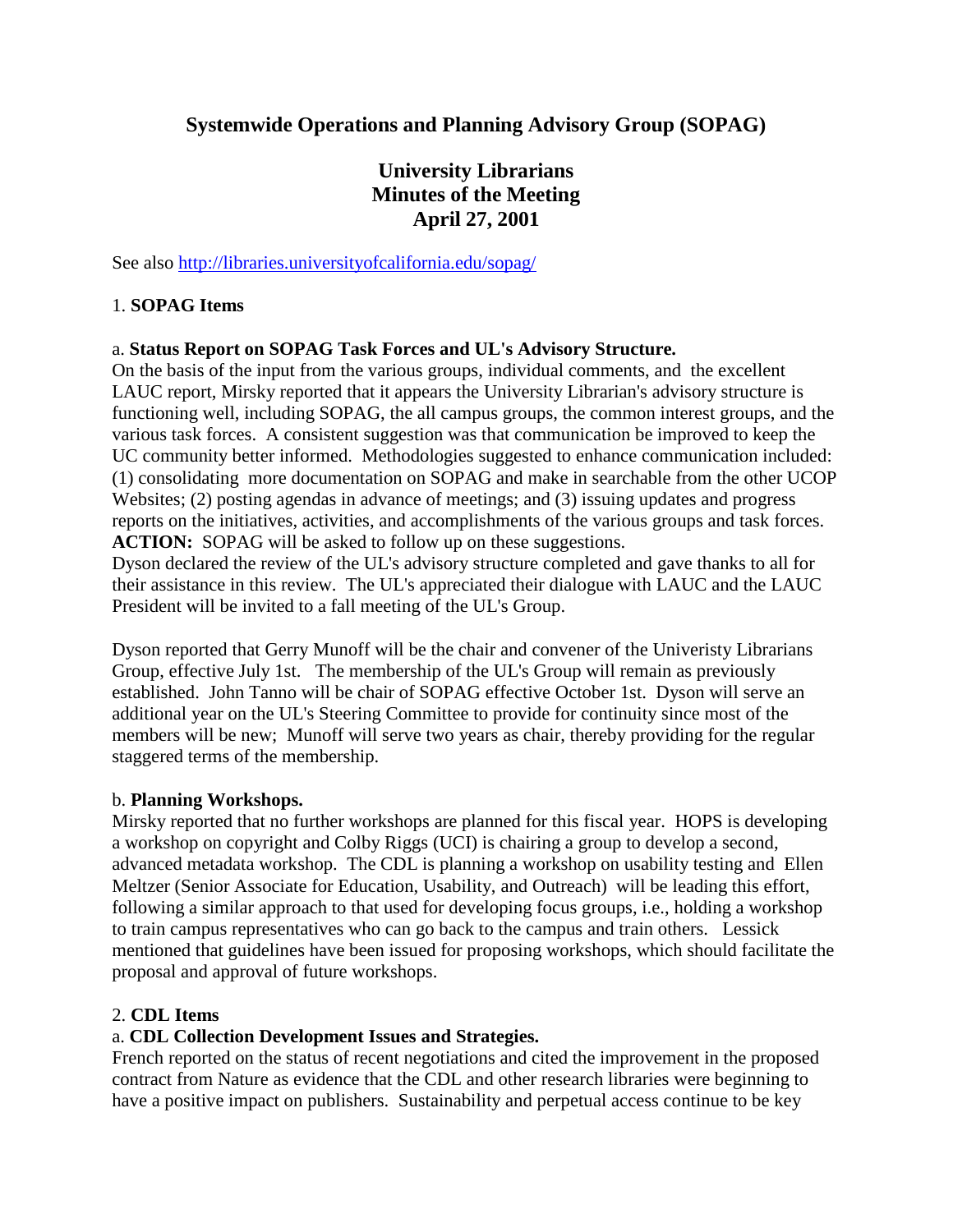issues in the negotiations. With the renewal of Elsevier contract looming in the next year, strategies for negotiation are continuing to be refined.

The possibility was discussed of seeking funding, particularly in the context of Tidal Wave 2, to develop a core, online undergraduate collection which would be helpful to secondary school students planning to pursue a university education, even though there are public (e.g., Library of California) and private (e.g., Questia) activities in this arena.

**ACTION:** Dyson will bring this suggestion to the attention of the SLASIAC'S Scholarly Information Program Task Force.

## b. **Visual Resource Planning.**

The development of a repository of visual images was enthusiastically discussed with a general consensus that the concept should be pursued by the CDL. While many constituents are already actively engaged in building image databases (art, earth sciences, medicine, photography, etc.) there is a real need for collaborative leadership. Schottlaender mentioned that UCSD's Senior Associate, Digital Library Program Development, was taking an "environmental scan" to determine what related projects are currently underway at both UC and elsewhere.

**ACTION:** The UL's will continue a dialogue on visual resource databases via email and be prepared to discuss concepts further at the June 14th UL's meeting. Schottlaender will share the findings of the environmental scan.

## c. **Shared Cataloging Update.**

French reported that the Shared Cataloging Project was going well and that they are caught up with the cataloging of CDL licensed serials and databases. \$20,000 has been allocated from resource sharing funds to catalog State of California internet documents beginning July 1, 2001.

## d. **A & I/Melvyl® Transitional Update.**

French reported that a Aleph System Platform RFP Review Committee chaired by David Walker is hard at work preparing an RFP to acquire new hardware for the Melvyl® System. The CDL Technical Architecture and Standards Working Group and San Diego Supercomputer Center are represented on the committee.

Christina Campbell, Melvyl® Union Catalog Implementation Project Manager, reported on the implementation of the Ex Libris Aleph 500 system. Three implementation teams have been formed: 1) the Services Team chaired by Ann Jensen, will be working on the user interface, including indexing and sorting options; 2) the Database and Technology Team chaired by Karen Coyle will be having a two-day meeting in May to plan the technical implementation; and 3) the Usability and Education Team chaired by Ellen Melzer has established a Website http://www.cdlib.org/news/melvyl.html#6 which provides a rationale and timeline for the transition. A Prototype database of 500,000-1,000,000 records should be up by the late fall, 2001. The complete new Melvyl® should be up and running in early 2002. It will be run in parallel with the old system until early 2003, after which the old system will be taken out of service and conversion to the new Melvyl® will be complete.

Campbell also briefly discussed the documents prepared to date (Principles, Policy Issues, and Adaptable Text) which were well received and then turned to the issue of the name for the new Melvyl® and the concern that this term could not be used as a noun.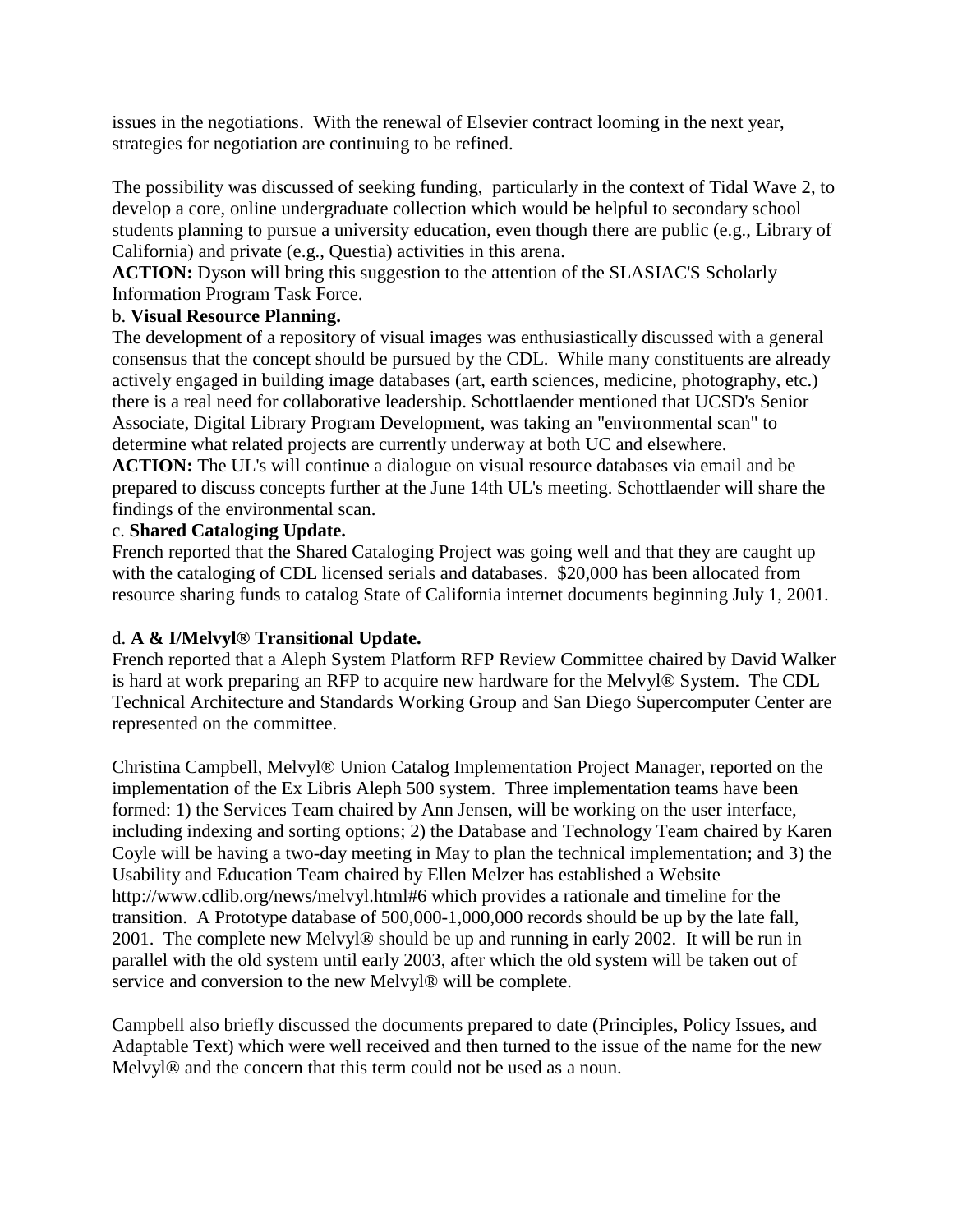**ACTION:** The UL's endorsed the recommendation that the name Melvyl® will continue to be used. Campbell was asked to explore further the alleged prohibition against using the name "Melvyl" as a noun, since other entities do not follow this limitation.

The UL's commended Bernie Hurley for his monumental efforts and exceptional leadership in steering the RFP process for the Melvyl® system replacement.

The A & I Transition Steering Committee should make its recommendations in July and the transition should begin in August of this year. PubMed is being fast tracked since Medline will be discontinued in December 2001.

## 3. **Systemwide Library Planning Items**

## a. **Collection Management Initiative Update.**

Johns presented an update on the CMI referring to the Preliminary Schedule as distributed. A database of 2,800 titles provided by 18 publishers who can provide the user data necessary for the project has been compiled. The Operations Advisory Committee Subgroups have been formed (Publicity, Bibliographic Control, Costs, Usage, and IL L/Document Delivery) to assist and the project is moving along according to schedule.

## b. **Resource Sharing Update. Request.**

Butter reported that the pilot for Request service for Special Collections materials should be available sometime after May. Requests will be reviewed by Special Collections staff, prior to fulfillment. Materials will be consulted in the Special Collections department of the borrowing library. PubMed will be added to Request in the near future.

## c. **Consortial Borrowing Software (CBS).**

Butter reported that negotiations are underway with the apparent successful bidder for the CBS and plans are to start the implementation in the fall. Bernie Hurley will be assisting with this effort.

## d. **Desktop Delivery.**

Claire Bellanti presented the report of the Desktop Delivery Project Team regarding available options for software and hardware. At this time, no available software was found that meets the all the needs specified by the Team. Ariel 3.1 will allow for posting of documents to the web, but the date of its release is uncertain.

The UL's agreed to defer the decision until August 1st. If Ariel 3.1 is released on or before that date, it will be the software of choice. In not, other options will have to be pursued.

With regard to hardware, the team recommend and the UL's concurred that the Minolta 7000 was the best available choice.

**ACTION:** Werner will convene an ad hoc committee to develop a cost model for distributing the available Resource Sharing funds (\$342,000) to be used by the campuses for the acquisition of desktop delivery hardware.

In the meantime, campuses may chose to use Relais Express, the software currently used by the SRLF, as a local system in order to gain experience and begin providing desktop delivery on campus.